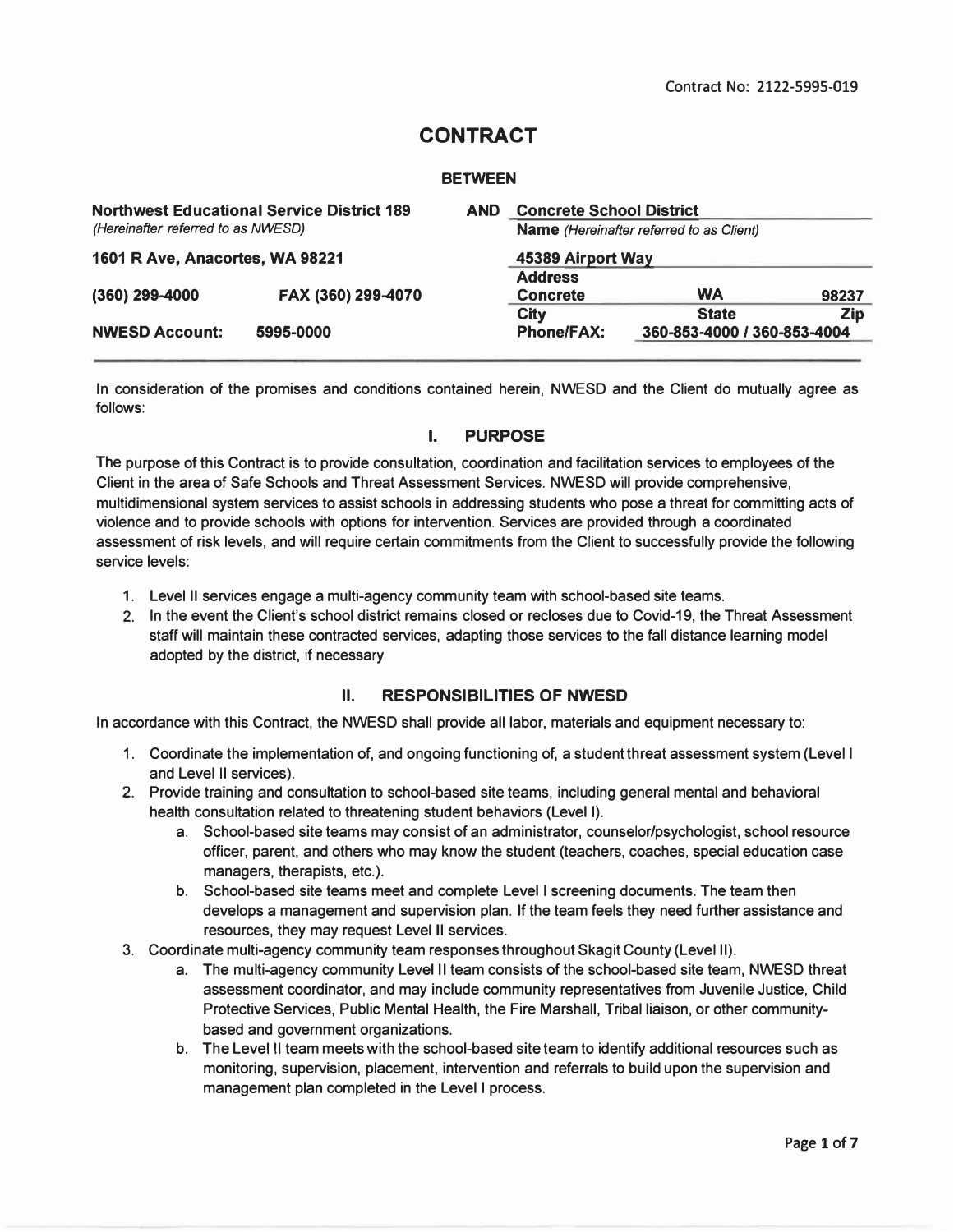- **c. Conduct threat assessments with the multi-agency community Level II team, as requested by the Client, and prepare timely written summaries of findings and recommendations.**
- **d. Coordinate training for the multi-agency community Level II team.**
- **4. Coordinate and facilitate monthly Program Coordination Review (PCR) meetings.**
- **5. Report on threat assessment activities to the superintendent of Concrete School District.**
- **6. Maintain confidentiality of protected student information that is provided in the Level II student threat assessment process.**
- **7. Invoice the Client in accordance with Section V., below.**

#### **Ill. RESPONSIBILITIES OF CLIENT**

**In accordance with this Contract, the Client shall:** 

- **1. Follow guidelines of the NWESD Safe Schools and Threat Assessment Services for student threat assessments such as training key staff members regarding identifying situations of concern.**
- **2. Make school-based site teams available at each school in the district for Level I training, completion of Level I screening documents, development of a management and supervision plan, and participation in Level II multi-agency team.**
- **3. Designate a District liaison to coordinate with the NWESD threat assessment coordinator on threat assessment matters for the Client. These include, but are not limited to:** 
	- **a. The need for school-based site teams Level I staff training.**
	- **b. The need for mental health consultation at Level I.**
	- **c. Required attendance, or designee attendance, at 75% of the monthly Program Coordination Review (PCR) meetings.**
	- **d. The need for a multi-agency community team (Level II) engagement.**
- **4. Provide a list of community partners who may be willing to train and participate in Level II STAT teams (regional Level II teams).**
- **5. Pay NWESD in accordance with Section V., below.**

# **IV. TERM OF THE CONTRACT**

**The start date of this Contract is the later of September 1, 2021 or the date that signatures have been obtained from both parties to the Contract. The end date of this Contract is August 31, 2022 unless mutually extended in writing by both parties. Termination is further specified in the Termination section of this is Contract.** 

### **V. CONTRACT OBLIGATION**

**The Client shall pay a base fee not to exceed \$1000.00 (one thousand dollars) for the performance of all things reasonably necessary for, or incidental to, the performance of work as set forth in the "Responsibilities of NWESD". This amount includes all related costs, including but not limited to, lodging, travel, meals, materials, and shipping.** 

#### **VI. PAYMENT PROVISIONS**

**All payments to the NWESD shall be conditioned upon:** 

- **1. The Client or its designee determines that the services or goods provided by the NWESD are satisfactory, provided that such determination shall be made within a reasonable time and not be unreasonably withheld; and**
- **2. The NWESD timely submits to the Client Fiscal Department satisfactory invoices detailing the services or goods rendered for requested payment.**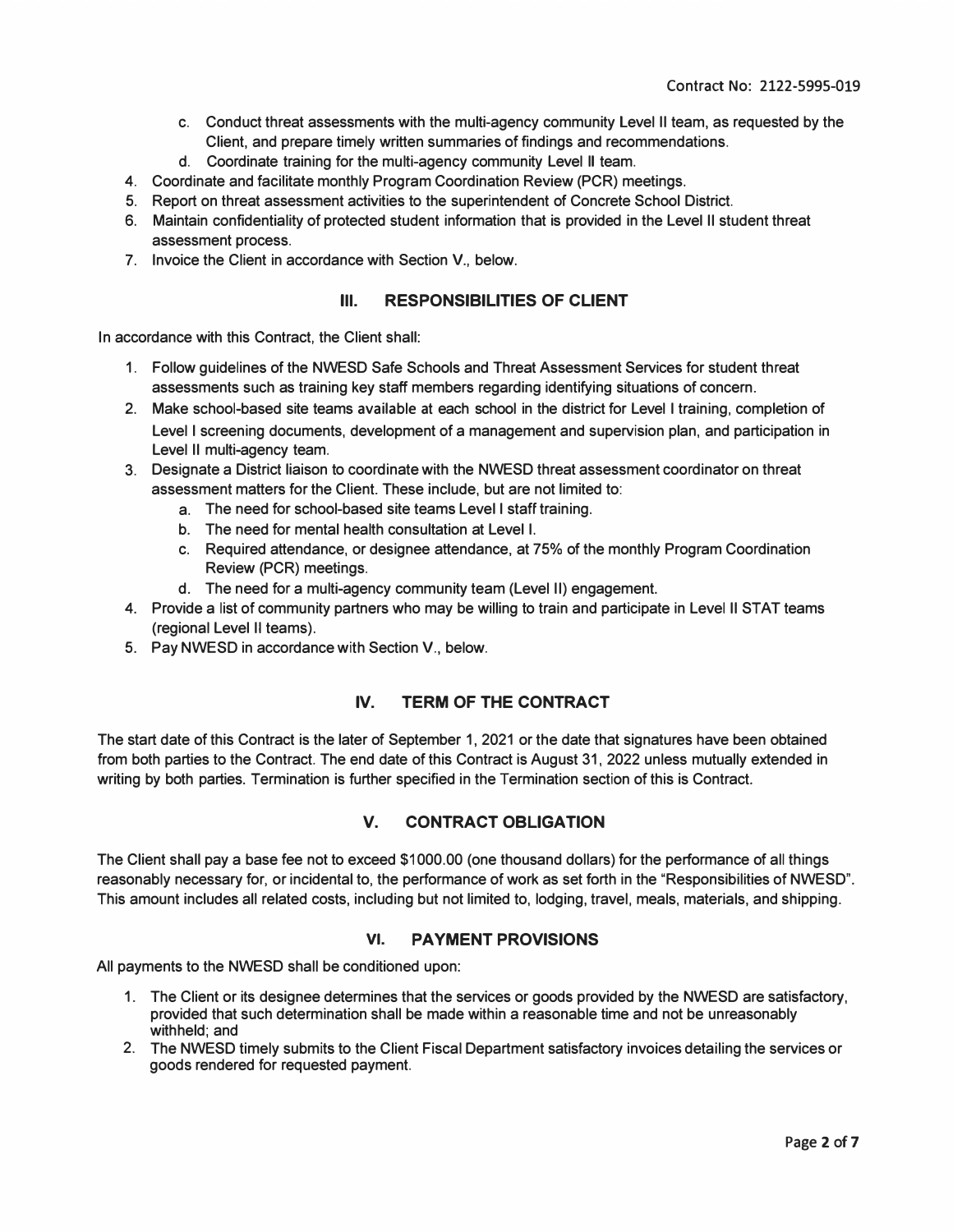**3. Any date(s) specified herein for payment(s) to the NWESD shall be considered extended as necessary to process and deliver payment. Such extension will not be greater than thirty (30) days following delivery of satisfactory services or goods and receipt of the appropriate invoices, whichever occurs later.** 

| <b>NWESD Contract Manager</b> |                     | <b>Client Contract Manager</b> |                             |
|-------------------------------|---------------------|--------------------------------|-----------------------------|
| Name:                         | Jodie DesBiens      | Name:                          | Wayne Barrett               |
| Address:                      | 1601 R Avenue       | Address:                       | 45389 Airport Way           |
|                               | Anacortes, WA 98221 |                                | Concrete, WA 98237          |
| Phone:                        | 360-299-4010        | Phone:                         | 360-853-4000                |
| Fax:                          | 360-299-4004        | Fax:                           | 360-853-4004                |
| Email<br>Address:             | jdesbiens@nwesd.org | Email<br>Address:              | wbarrett@concrete.k12.wa.us |

# **VII. CONTRACT MANAGERS:**

### **VIII. NONDISCRIMINATION/ANTI-HARASSMENT**

**In performing its obligations under this contract, the Client shall comply with the NWESD, state and federal guidelines and regulations regarding nondiscrimination and harassment involving any employee/student on the basis of race, color, sex, religion, ancestry, national origin, creed, marital status, age, sexual orientation, honorably discharged veteran or military status, or the presence of any sensory, mental, or physical disability or use of a trained dog or service animal by a person with a disability in employment, services, or any other regards.** 

### **IX. GOVERNING LAWNENUE**

**The terms of this Contract shall be construed and interpreted in accordance with the laws of the state of Washington, without regard to conflicts of laws principles. In the event that legal action or arbitration is commenced to resolve a dispute related to this Contract, the venue of such action or arbitration shall be in Skagit County, Washington.** 

### **X. INDEMNIFICATION/HOLD HARMLESS**

**The Client indemnifies and shall defend and hold the NWESD, its employees, agents and representatives, harmless from and against all third-party claims, actions, liens, suits or proceedings asserted against the NWESD that are related to the Client's obligations or performance under this Contract. The Client shall timely reimburse the NWESD for all costs, expenses, damages, losses, liabilities or obligations, including reasonable attorney's fees, incurred by the NWESD as a result of such third-party claims, actions, liens, suits or proceedings.** 

# **XI. TERMINATION**

**This Contract may be terminated by the NWESD at any time, without reason, upon written notification thereof to the Client. The notice shall specify the date of termination and shall be conclusively deemed to have been received by the Client as of midnight of the second day following the date of its posting in the United States mail addressed as first noted herein. In the event of termination, the NWESD shall be entitled to an equitable proration of the total compensation provided herein for uncompensated services that have been performed as of the date of termination, and to the reimbursement of expenses incurred as of the date of termination, but solely to the extent such expenses are reimbursable under this Contract.** 

### **XII. OTHER ASSURANCES**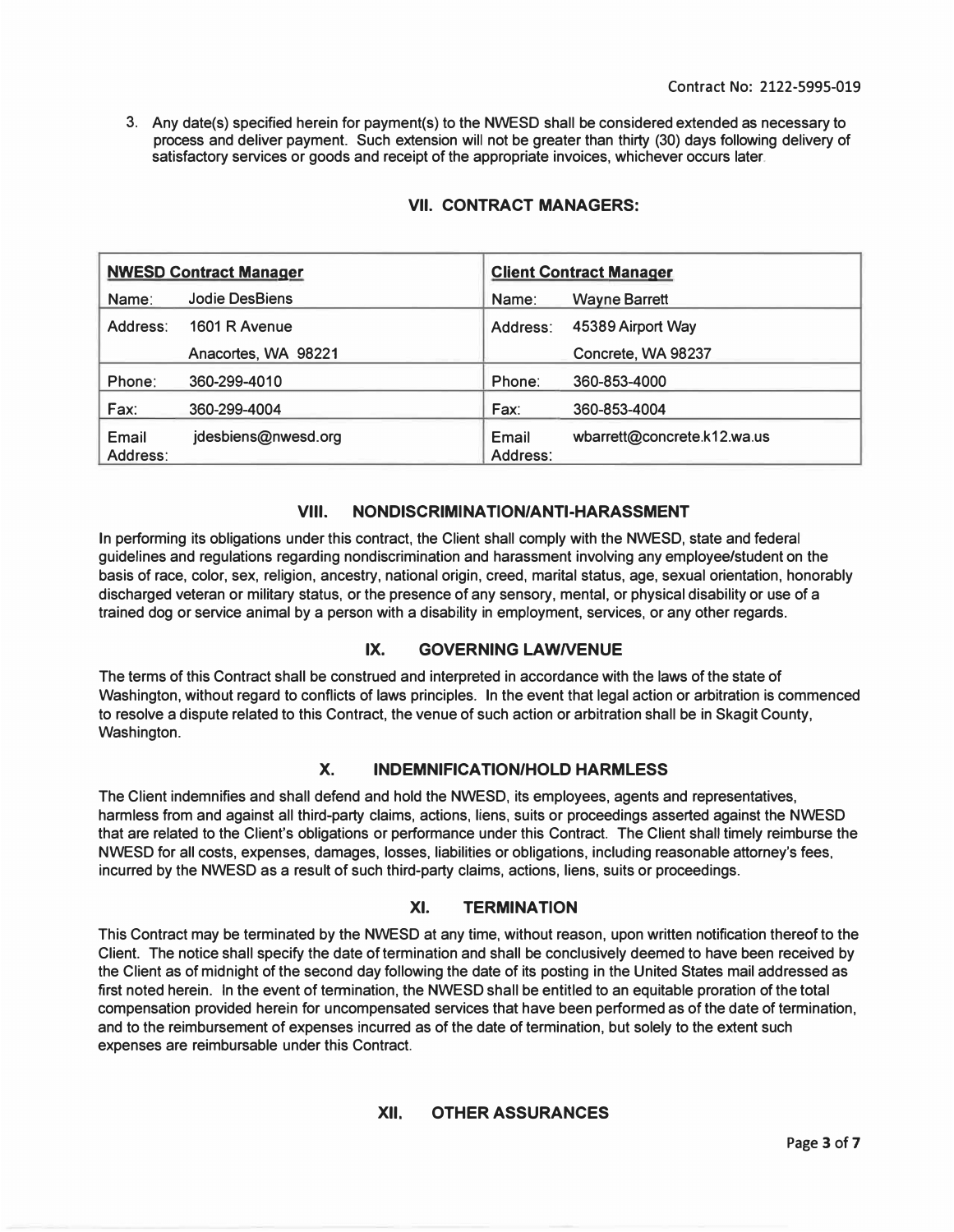**In performing its obligations under this Contract, each party shall promptly comply with all laws, ordinances, orders, rules, regulations and requirements of the federal, state, county or municipal governments or any of their departments, bureaus, boards, commissions or officials concerning the subject matter of this Contract (the "Laws"). This provision applies to Laws currently existing or applicable to a party's duties under this Contract during the term of this Contract.** 

#### **XIII. ASSIGNMENT**

**Neither this Contract nor any interest therein may be assigned by the Client without first obtaining the written consent of the NWESD.** 

#### **XIV. DEFAULT**

**The Client shall be in default of this Contract upon the occurrence of any of the following:** 

- **1. Any covenant, representation or warranty made by the Client was false or misleading when made or subsequently becomes so;**
- **2. The Client fails to perform any of its obligations under the Contract, and unless otherwise specifically stated elsewhere in this Contract, such failure continues for thirty (30) calendar days after the Client receives a notice to cure from the NWESD or its designee;**
- **3. The Client files a petition in bankruptcy or other similar proceeding, makes any assignment for the benefit of creditors, or is the subject of an involuntary bankruptcy petition, receivership or other insolvency proceeding; or**
- **4. After the termination of the Contract, the Client continues to use any of the NWESD's intellectual property.**

### **XV. BREACH/DEFAULT WAIVER**

**No delay or failure on the part of the NWESD to exercise any rights under the Contract shall operate as a waiver of the NWESD's contractual rights. Also, the NWESD's waiver or acceptance of a partial, single or delayed performance of any term or condition of the Contract shall not operate as a continuing waiver or a waiver of any other breach of a Contract term or condition. No waiver shall be binding unless it is in writing and signed by the party waiving the breach.** 

### **XVI. REMEDIES FOR DEFAULT**

**If the Client is in default of this Contract, the NWESD may pursue any or all of the following remedies, which may be cumulative:** 

- **1. Immediately terminate the Contract;**
- **2. Injunctive relief without proof of actual damage and without posting a bond pending resolution by court action or arbitration;**
- of \$50.00 for each day that the Client improperly or without permission uses the NWESD's intellectual<br>property; **3. Liquidated damages to protect against the immeasurable damage to the NWESD's business and goodwill property;**
- **4. Consequential and incidental damages to the NWESD from the Client's default; and**
- **5. Recover reasonable attorneys' fees and costs for any arbitration or litigation brought to enforce the NWESD's rights under this Contract.**

### **XVII. SEVERABILITY**

**If any provision of this Contract is determined to be invalid under any applicable statute or rule of law, it is to that extent to be deemed omitted and the balance of the Contract shall remain enforceable.** 

### **XVIII. HEADINGS**

**The headings of each section of this Contract are provided only to aid the reader. If there is any inconsistency between the heading and the content of the paragraph or the context of the contract, the content or context will prevail.**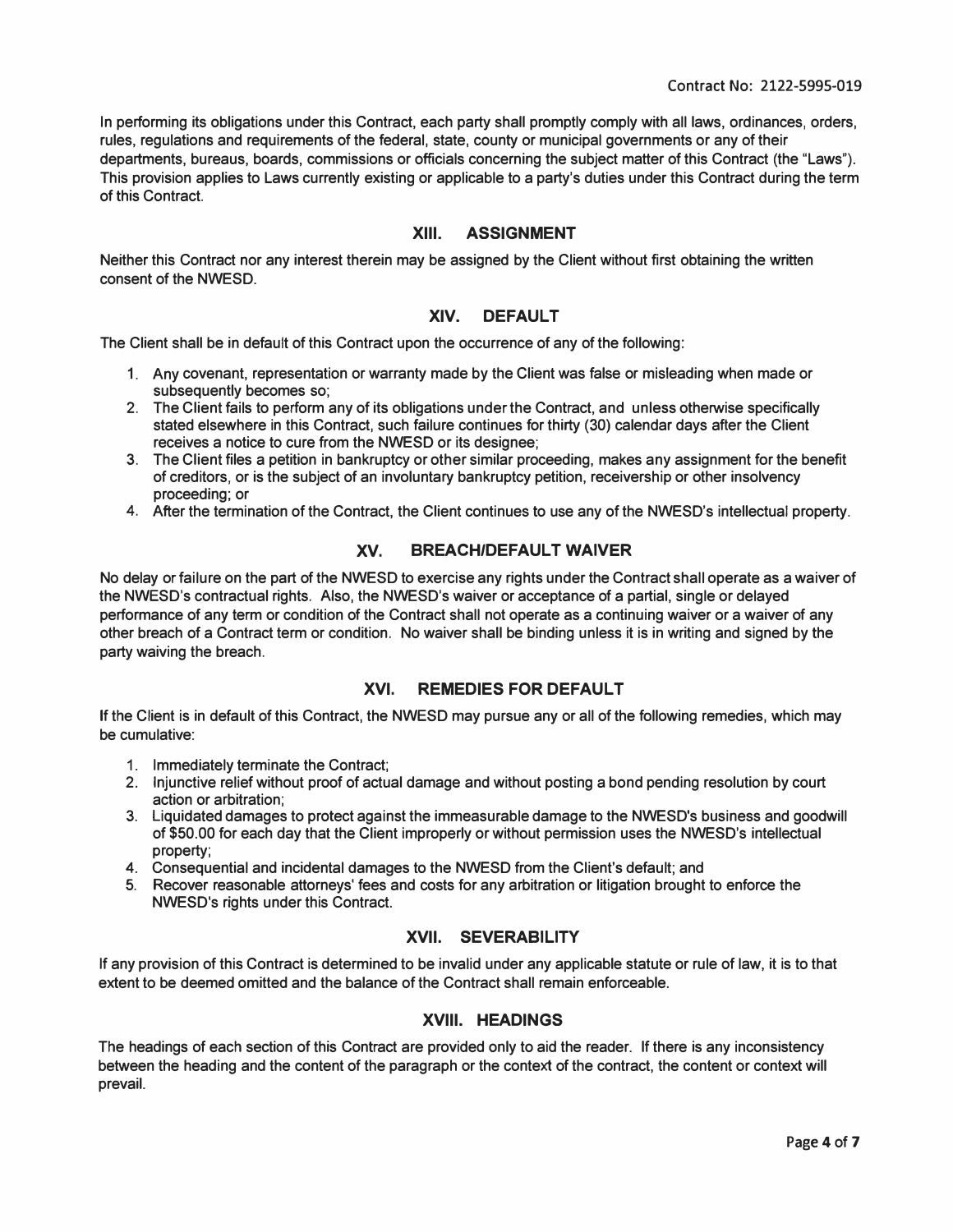#### **XIX. INTEGRATION/MODIFICATION**

**This Contract constitutes a fully integrated document containing the full, final and binding agreement of all parties signatory and all persons claiming by or through a signator, and supersedes all other negotiations, offers or counteroffers relating to the subjects treated in this Contract. The parties may amend this Contract only upon a writing bearing the actual signatures of the names of all the parties or their respective, authorized representatives.** 

#### **XX. NOTICES**

**Any notice given under this Contract shall be in writing from one party to another, given only by one of the following methods: (i) personal delivery, (ii) United States first class and certified mail, return receipt requested, with postage prepaid to the recipient's business address provided on the front page of this Contract; or (iii) e-mail to the recipient's email address given in the Contract Managers section. Notice shall be deemed to occur in the case of the use of the mail, when the notice is postmarked. Notice shall be deemed received on the date of personal delivery, on the second day after it is deposited in the mail or on the day sent by e-mail. A party may change the place notice is to be given by a notice to the other party. For efficiency, the parties agree that documents sent by electronic means shall be considered and treated as original documents.** 

#### **XXI. FORCE MAJEURE**

**A party to this Contract is not liable to the other party for failing to perfonn its obligations if such failure is a result of Acts of God (including fire, flood, earthquake or other natural disaster), war, government sanction/order/regulation, riot, terrorist attack, labor dispute, or other similar contingency beyond the reasonable control of the parties. Force Majeure does not include computer events, such as denial of service attacks or those that may occur as a result of a third party. Each party shall have backup computer systems to allow it to continue to perform its obligations under the Contract. If a party asserts Force Majeure as an excuse for failure to perfonn its contractual obligations, then it must prove that it took reasonable steps to minimize delay or damages caused by foreseeable events, that it substantially fulfilled all non-excused obligations and that the other party was timely notified of the likelihood of or actual occurrence of such an event.** 

#### **XXII. BACKGROUND CHECKS**

**By executing this Contract with the Client, the NWESD represents and warrants that each of its employees or agents shall have a record check through the Washington state patrol criminal identification system in compliance with RCW 43.43.830 through 43.43.834, 10.97.030, and 10.97.050 and through the Federal Bureau of Investigation before she or he has unsupervised access to any child. The record check shall include a fingerprint check using a complete Washington state criminal identification fingerprint card.** 

#### **XXIII. COPYRIGHTS**

**The NWESD reserves all right, title and interest in and to the copyrights and trademarks it owns, unless otherwise expressly granted to the Client under the Contract. Nothing in the Contract shall be construed to convey any right, title or interest in or to the NWESD's copyrighted works to the Client beyond the use expressly pennitted by the Contract. The Client shall have no claim, right, title or interest in or to the goodwill associated with the NWESD's copyrighted works, now or in the future. The Client shall never contest any aspect of the NWESD's intellectual property rights in and to the NWESD's copyrighted works, the goodwill associated with those works or the validity of any license to use those works granted under this Contract. Further, the Client shall reasonably assist the NWESD in protecting and maintaining copyrights owned by the NWESD, including without limitation furnishing samples, signing declarations or providing notice or testimony of infringement of which the Client becomes aware. As to any copyrighted works that the Client owns, the Client represents and warrants that it exclusively owns its copyrighted works; there are no claims, judgments or settlements related to its copyrighted works; and its copyrighted works do not infringe any third-party's rights.**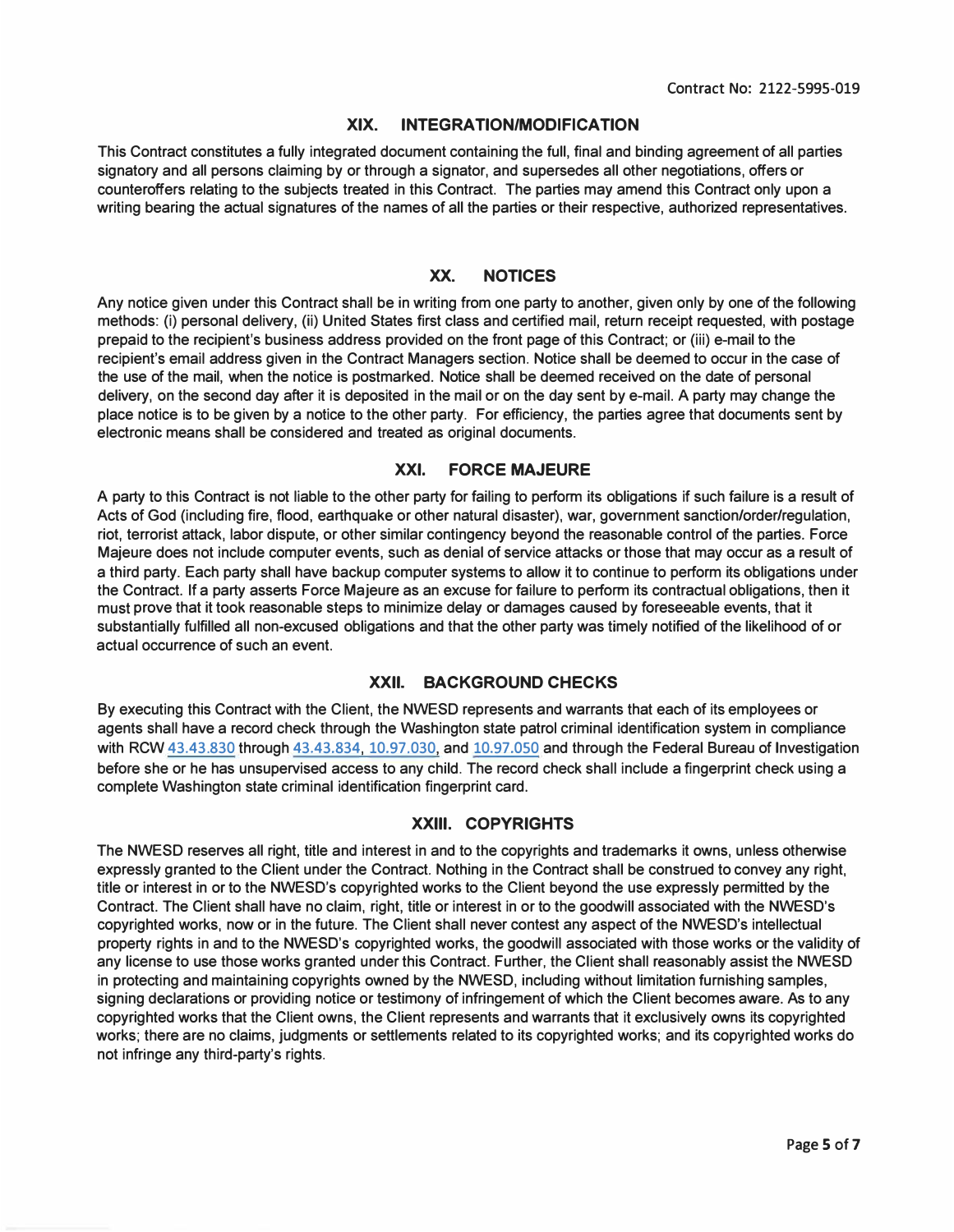#### **XXIV. CRIMES AGAINST CHILDREN**

**The NWESD warrants that any of its employees or agents who has pied guilty or been convicted of any crime under RCW 28A.400.330 shall not have any contact with any child at a public school. Failure to comply with this section shall be grounds for immediate termination of this Contract.** 

#### **XXV. DISPUTE RESOLUTION**

**If a dispute regarding this contract arises between the Client and the NWESD, then the Client will appoint someone to represent it, the NWESD will appoint someone to represent it, and those two parties will appoint someone as a third representative. Decisions will be made by a vote of the majority of the representatives. The dispute committee shall be limited to resolving issues pursuant to the terms of this Contract, and its decision(s) shall be final.** 

#### **XXVI. FAMILY EDUCATIONAL RIGHTS AND PRIVACY ACT (FERPA}**

**NWESD agrees that it may create, have access to, or receive from or on behalf of the Client, records or record systems that are subject to the Family Educational Rights and Privacy Act ("FERPA"), 20 U.S.C. Section 1232g (collectively, the "FERPA Records"). NWESD represents, warrants, and agrees that it will: (1) hold the FERPA Records in strict confidence and will not use or disclose the FERPA Records except as (a) permitted or required by this Contract, (b) required by law, or (c) otherwise authorized by the Client in writing; (2) safeguard the FERPA Records according to commercially reasonable administrative, physical and technical standards that are no less rigorous than the standards by which the NWESD protects its own confidential information; and (3) continually monitor its operations and take any action reasonably necessary to assure that the FERPA Records are safeguarded in accordance with the terms of this Contract.** 

#### **XXVII. SUSPENSION AND DEBARMENT ASSURANCES**

**The NWESD certifies, and the Client relies thereon in execution of this Contract, that neither it nor its Principals are presently debarred, suspended, proposed for debarment, or declared ineligible or voluntarily excluded for the award of contracts by any Federal governmental agency or department. "Principals", for the purposes of this certification, mean officers; directors; owners; partners; and, persons having primary management or supervisory responsibilities within a business entity. Further, the NWESD agrees to provide the Client immediate written notice if, at any time during the term of this Contract, including any renewals hereof, it learns that its certification was erroneous when made or has become erroneous by reason of changed circumstances. The NWESD's certification via the execution of this Contract is a material representation of fact upon which the Client has relied in entering into this Contract. Should the NWESD determine, at any time during this Contract, including any renewals hereof, that this certification is false, or should it become false due to changed circumstances, the Client may terminate this Contract in accordance with the terms and conditions therein.** 

#### **XXVIII. SIGNATURES/APPROVALS**

**The undersigned represent and warrant that they are authorized to enter into this Contract on behalf of the parties.** 

E-SIGNED by Larry Francois E-SIGNED by Wayne Barrett<br>on 2021-09-16 15:44:45 GMT on 2021-09-16 16:08:15 GMT

**Larry Francois, Superintendent Date Wayne Barrett, Superintendent Date Northwest Educational Service District 189 Concrete School District** 

on 2021-09-16 16:08:15 GMT

| Reviewed: |                        |      |  |
|-----------|------------------------|------|--|
|           | <b>Program Manager</b> | J.D. |  |
| Fiscal    | L M.                   |      |  |